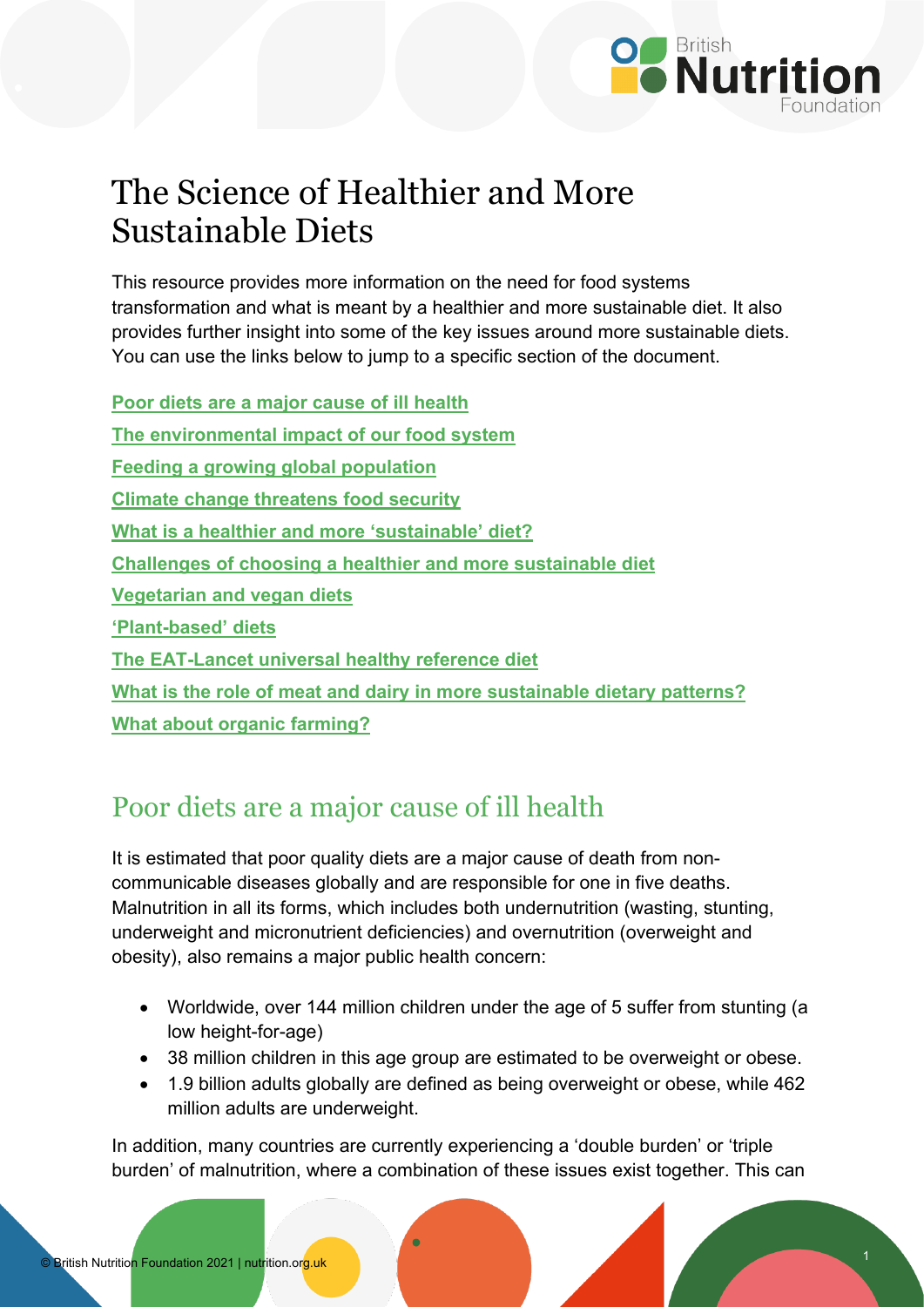

occur at the individual level, where a person is obese and deficient in one or more vitamins or minerals, through to the national level, where both undernutrition and overnutrition are prevalent in the same country.

In the UK, around two-thirds of adults (68% of men and 60% of women) in England are living with overweight or obesity. There is also evidence from the UK's *National Diet and Nutrition Survey* (Years 9 to 11; 2016/2017 to 2018/2019) of low intakes of a number of essential vitamins and minerals in some groups. For example, almost half (49%) of adolescent girls aged 11-18 years have low intakes of iron (below the lower reference nutrient intake), and 9% are below the WHO threshold indicating iron deficiency and anaemia.

Addressing the global imbalance of nutrition (and its causes) is a central aim of the United Nations' (UN) Sustainable Development Goals (SDGs), a set of 17 ambitious targets aimed at ending poverty, protecting marine and terrestrial ecosystems and ensuring peace and prosperity by 2030. Improvements in nutrition are recognised as playing a pivotal role in accomplishing all of the SDGs, with the period 2016-2025 declared a decade of 'action on nutrition' by the UN.



Source: United Nations

#### <span id="page-1-0"></span>The environmental impact of our food system

At present, global agriculture accounts for almost 40% of global land use, approximately 70% of freshwater use, and is associated with between 19 to 37% of total greenhouse gas emissions (GHGE; e.g. carbon dioxide and methane), which are responsible for global warming. However, the environmental impacts of food production (e.g. GHGE and water usage) vary from country to country, and between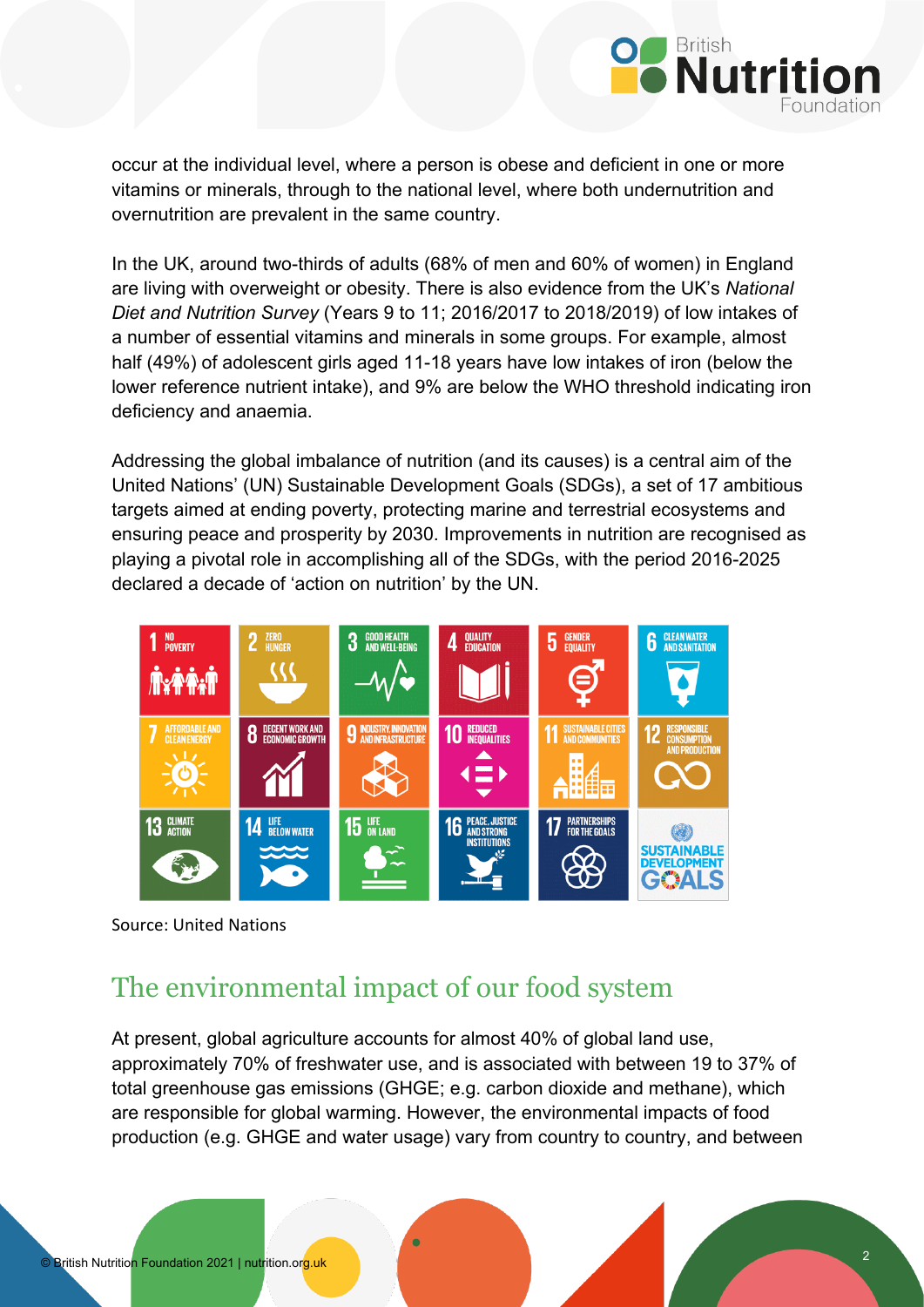

producers of the same agricultural product, depending on farming practices, among other things.

There have been huge increases in the productivity of agricultural land since the 1960s, as a result of investment and technological innovation, and more recently implementation of approaches to help mitigate the environmental impact of farming. However, finding ways to produce more food to feed a growing population (see below) in an environmentally sustainable manner remains a priority. It has been predicted that even if fossil fuel emissions from the food system and other sectors (e.g. energy generation, transport and industry) were immediately eliminated, remaining GHGE from current global food production (e.g. methane from ruminants or rice production) would make it impossible to meet the goals of the Paris Climate Agreement to restrict global warming to 1.5 °C (and difficult even to realise the 2 °C target).

Further technological innovation is likely to be needed, alongside reductions in food waste, in order to provide sufficient amounts of safe and nutritious food without exceeding scientifically defined limits for key earth system processes (e.g. water use, ocean acidification, climate change). This will involve crucial decisions about where best to produce foods efficiently, given that soil and climate conditions, as well as production practices, vary significantly around the globe. There is also a need to think about the potential impact of dietary changes on global patterns of trade, so that beneficial changes in one country (e.g. higher fruit and vegetable consumption in the UK) does not lead to a greater 'outsourced' environmental impact in other regions where foods are produced (e.g. higher water use in countries experiencing water stress).

# <span id="page-2-0"></span>Feeding a growing global population

The global population is set to reach an estimated 9.7 billion people by 2050, and it is predicted that food production will need to increase by more than 50% over the next few decades to meet this increased requirement for food. In addition, demand for animal-derived foods, including meat and dairy, is predicted to increase by almost 70% as a result of rising incomes in developing nations, which could place additional environmental pressures on the food system, as these foods typically require more land and water per kilogram of food produced compared with plant-derived foods. A report from the World Resources Institute has identified five key areas in which action is required to meet this rising demand for food with the amount of global land available, while also mitigating the contribution of agriculture to global warming. These include: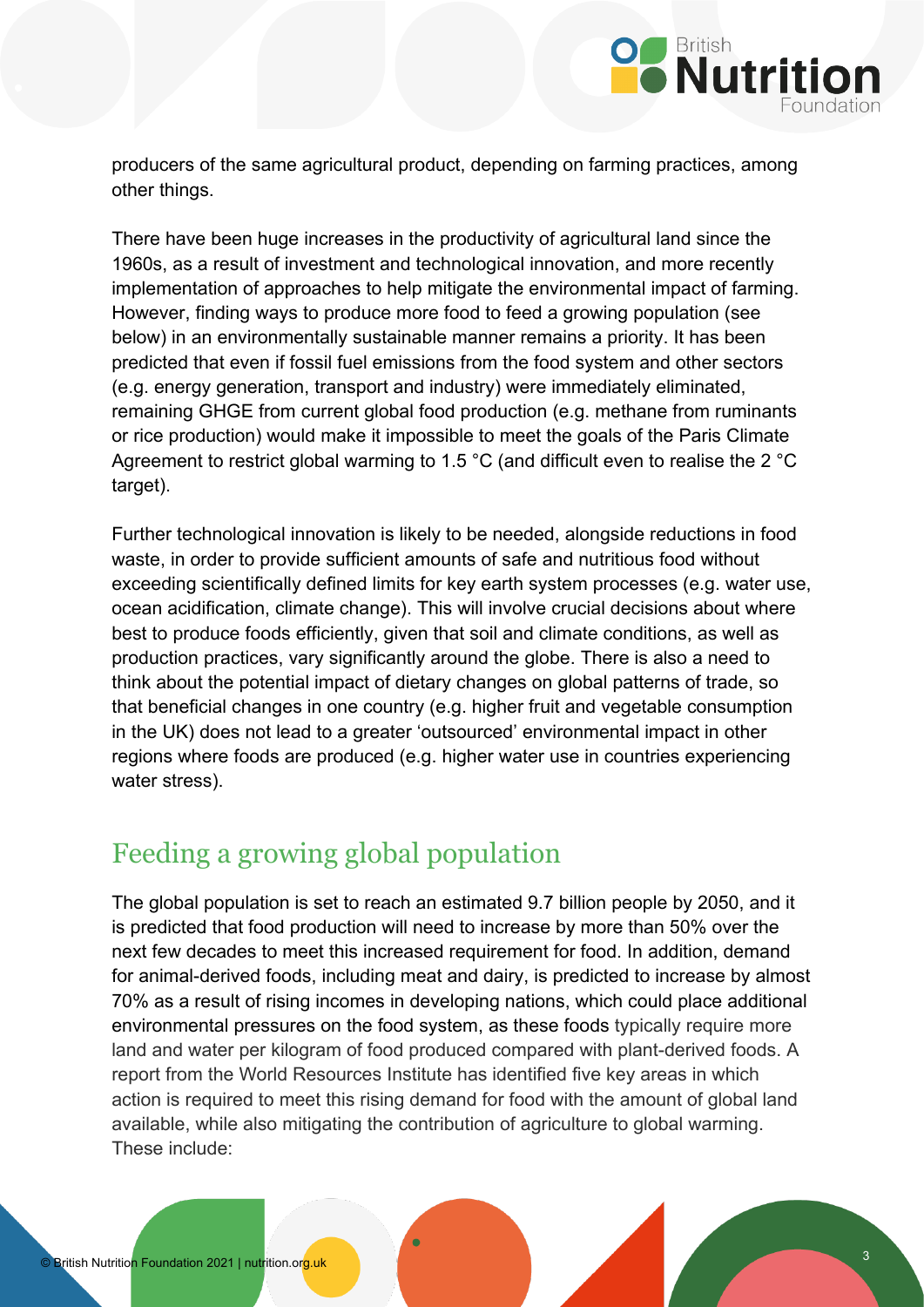

- Reducing growth in demand for food and agricultural products (e.g. through reduced food losses and waste, and lower demand for animal-derived foods)
- Increasing food production without expanding agricultural land (e.g. increasing livestock productivity and using plant breeding to improve yields)
- Protect and restore natural ecosystems (e.g. reforestation of abandoned agricultural land and restoration of natural peatlands)
- Increase fish supply (e.g. through improved wild fisheries management and aquaculture)
- Reduce GHGE from agricultural production (e.g. use of novel technologies to reduce enteric methane production from ruminants).

### <span id="page-3-0"></span>Climate change threatens food security

According to the UN Food and Agriculture Organization (FAO), the number of people affected by hunger globally has been increasing in recent years, due to a number of major drivers, including conflict, climate variability and extremes, and economic slowdowns and downturns. The worldwide prevalence of severe food insecurity (running out of food or not eating for an entire day at certain times of year) increased to 12% of the global population in 2020 (928 million people), an increase of almost 150 million people since 2019. It is predicted that it will not be possible to eradicate hunger globally by 2030 (in line with UN Sustainable Development Goal 2 'Zero Hunger;) unless there is 'bold action' to accelerate progress, including addressing inequalities in access to food.

While the COVID-19 pandemic has negatively impacted on global food security, climate change itself poses a threat, due to the effects on crop yields of drought, flooding and other 'climate shocks'. Effort is being directed towards the development of crop cultivars that are drought and heat resistant, particularly for use in lowerincome countries, where the effects of climate change are already having an impact on farming.

Aside from threats to crop yields, climate change may also decrease the nutritional quality of important staple foods. Rising atmospheric CO2 has been reported to decrease the zinc, iron and protein content of several key crops, including wheat, rice and soya beans. Micronutrient deficiencies, particularly iron, zinc, vitamin A and iodine, affect an estimated two billion people globally. Work is underway in many low- and middle-income countries to test and implement 'biofortification' programmes geared to improving the population's nutritional status of iron, zinc and vitamin A, through development of crops with a higher content of these micronutrients (e.g. zinc-biofortified rice). *Nutrition Bulletin* has published a **[series of free to access](https://onlinelibrary.wiley.com/doi/toc/10.1111/(ISSN)1467-3010.crop_biofortification_nutritional_benefits)  [articles](https://onlinelibrary.wiley.com/doi/toc/10.1111/(ISSN)1467-3010.crop_biofortification_nutritional_benefits)** on biofortification.

When considered together, the inter-connected nature of the issues surrounding malnutrition, climate change and environmental sustainability of the food supply,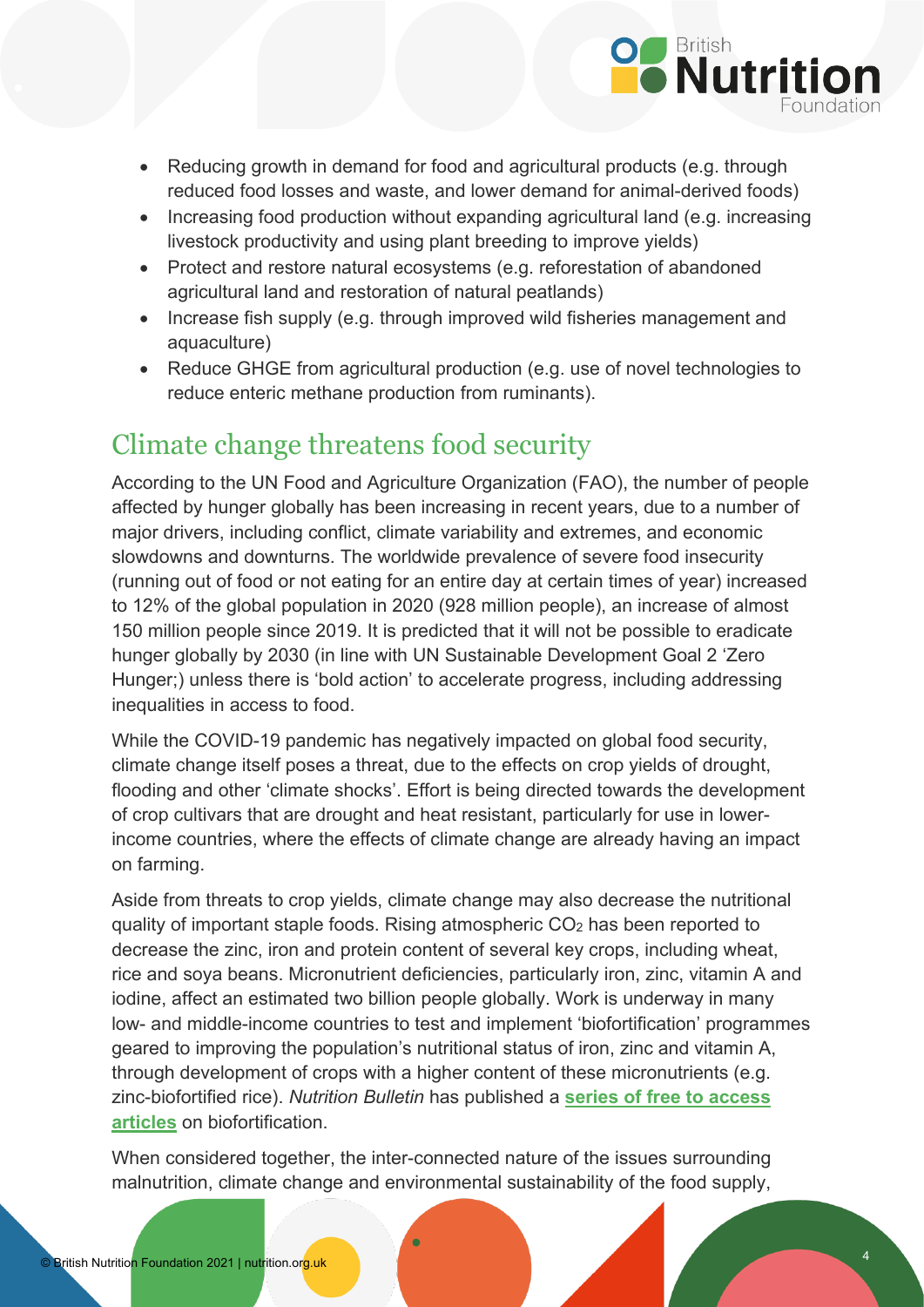

highlight the need for a truly collaborative approach if we are to develop an equitable and accessible global food system, which also delivers public health targets. This will require both supply and demand side changes to the way in which food is both produced and consumed in order to meet this challenge.

### <span id="page-4-0"></span>What is a healthier and more 'sustainable' diet?

A healthy, varied diet is recognised as important for obtaining the right balance of nutrients for health, although there is a wide variety of factors that determine the foods and drinks that we consume, including social (e.g. cultural acceptability) and economic factors (e.g. affordability). This makes it challenging to define a diet that can combine these considerations with a lower environmental impact, as highlighted in the definition of sustainable diets provided by the FAO:

*'Sustainable diets are those diets with low environmental impacts which contribute to food and nutrition security and to healthy life for present and future generations. Sustainable diets are protective and respectful of biodiversity and ecosystems, culturally acceptable, accessible, economically fair and affordable; nutritionally adequate, safe and healthy; while optimizing natural and human resources.'* **(FAO,2012)**

Although this statement outlines what is required to eat more sustainably, determining the specific changes needed to transform food systems to deliver this is considerably more difficult. This will require collaboration between multiple stakeholders, including producers, policy makers and consumers, to develop and deliver bold (but technically and politically feasible) actions to improve both human and planetary health.

Much of the research on healthier and more sustainable dietary patterns to date has tended to focus on the climatic impact of dietary choices in terms of the associated GHGE. However, research in this area has broadened in more recent years to consider other aspects of sustainability included in the definition above. These include factors such as cost and acceptability of proposed dietary patterns, as well as other indicators of environmental impact (e.g. water use, nitrogen and phosphorus application, and loss of biodiversity due to land use for agriculture). Nonetheless, it is increasingly acknowledged that achieving a dietary pattern that balances nutritional, health, environmental, and socio-economic factors included in the FAO's definition of a sustainable diet, will inevitably require compromises and potential trade-offs. However, it is important that nutritional considerations are central to discussions around how to transform food systems, so that we don't risk encouraging dietary changes that might benefit the environment but could be detrimental to people's health.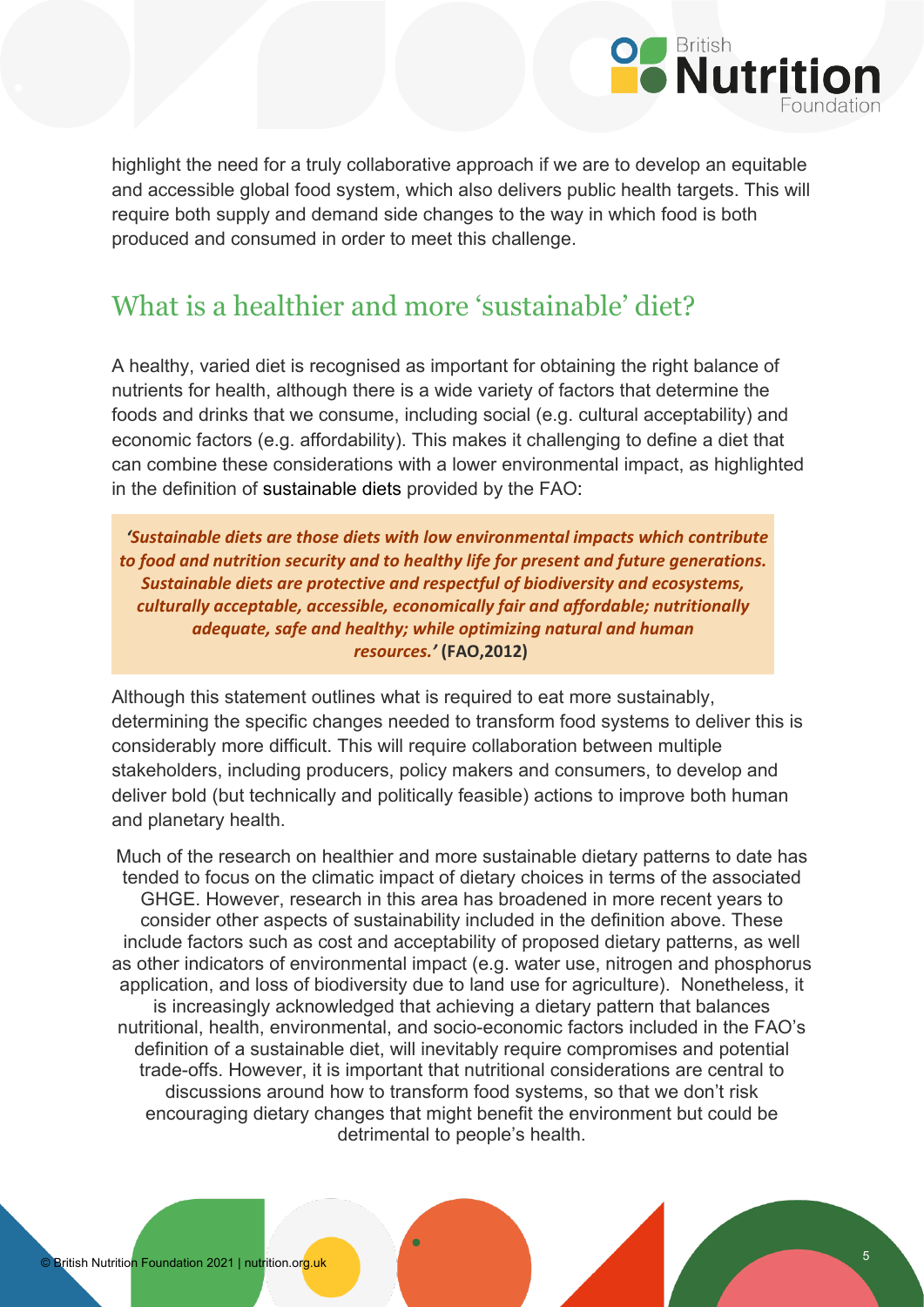

#### <span id="page-5-0"></span>Challenges of choosing a healthier and more sustainable diet

Currently, it is not straight forward for us to know whether one food is more 'sustainable' than another when shopping. It may seem logical that locally produced foods would have a lower carbon footprint than those imported from overseas. However, this is not always the case because the environmental impact of a particular food is related to many factors in addition to transportation-related emissions, including packaging, seasonality and the farming system used to produce it (including water use, need for heat, fertilisers and other inputs).

A recent survey conducted by the Food Standards Agency found that transportation of food was the factor most commonly reported as contributing to the environmental impact of food (29% of respondents), and was mentioned by almost twice the proportion of respondents than for the method of production (14%), or the origin or locality of the food (6%). However, on a global scale, research suggests the 'farm stage' of the food supply chain accounts for the majority of food-related GHGE (up to 81% including emissions from deforestation), a greater proportion than for packaging or transportation (both about 5%). This highlights the importance of considering how efficiently a food can be produced in a particular region, rather than just how far a product has travelled.

For example, importing vegetables grown in unheated greenhouses in Europe is estimated to have a lower impact than UK vegetables cultivated in heated greenhouses, despite the emissions associated with transportation. In contrast, some livestock production in the UK is more efficient than in some other parts of the world in terms of GHGE. For example, the GHGE for a kilogram of beef produced in the UK are about a third lower than the global average, according to FAOSTAT data. The substantial global variation that exists between producers of agricultural products emphasises the importance of distinguishing between local and global average figures when discussing the impact that a food has on the environment.

It is also important to consider the social and economic impact of food choices, and potential unintended consequences of dietary choices. For example, green beans are a major commodity crop in Kenya, with an estimated 50,000 smallholder (<2 acres of land) farmers earning income from selling this crop, in addition to the employment opportunities further down the supply chain in processing and logistics. A decline in demand for non-seasonal imported products like these in countries such as the UK and Germany due to concerns about their environmental impact (particularly if air freighted), may have a marked effect on the lives of producers in developing nations.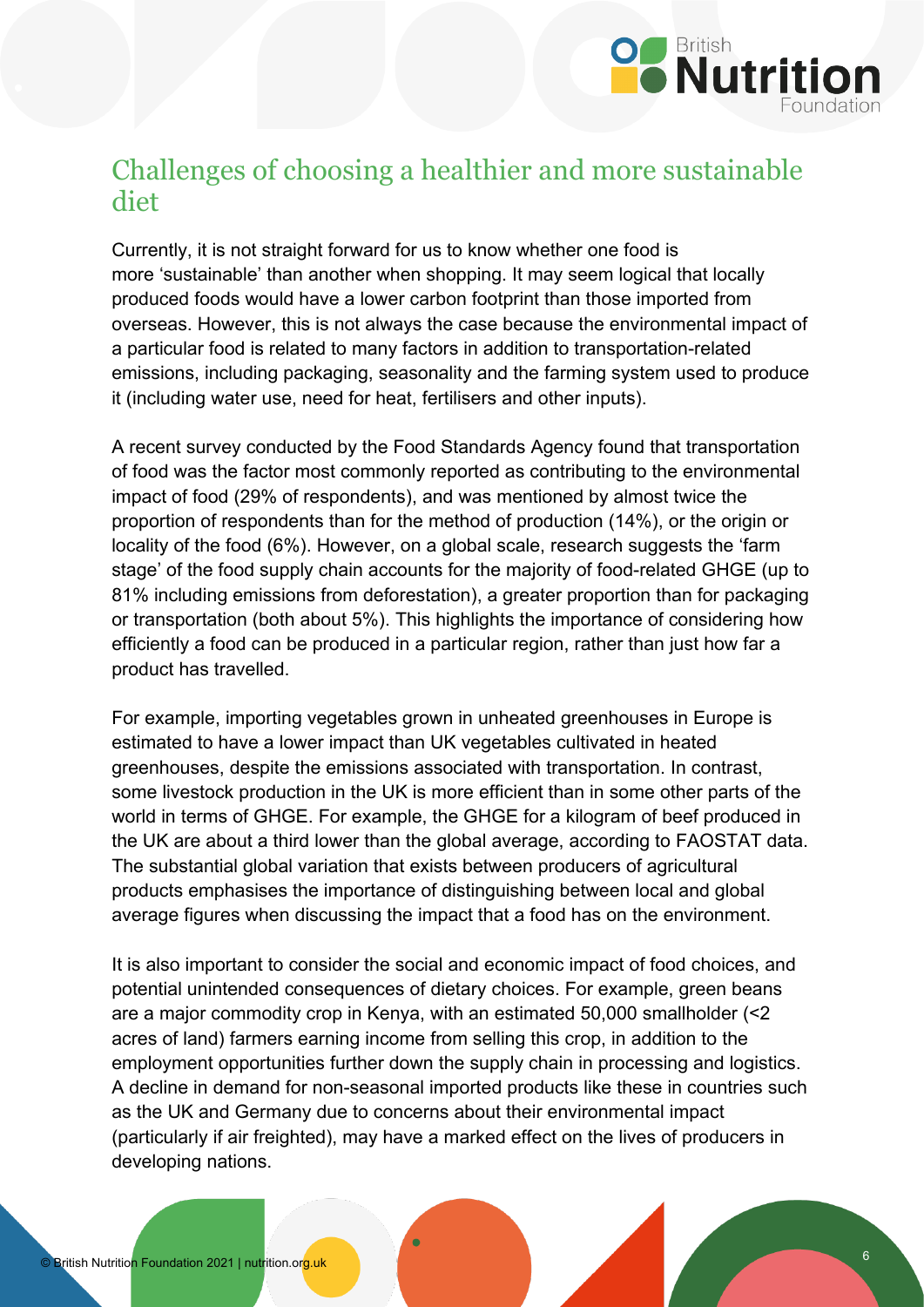

Research on the balance of foods that healthier and more sustainable dietary patterns should (and should not) contain remains an emerging and rapidly evolving area. However, studies tend to agree that in high-income populations (e.g. the UK, Europe, North America, Australia) reducing meat consumption, while increasing intakes of fruit, vegetables, beans and other pulses, nuts, seeds and other plantderived foods (e.g. plant-based meat alternatives lower in saturated fat and salt), can generally lower GHGE and land use of current diets, while offering health benefits. However, dietary changes may be less effective in reducing the water footprint of current diets, but could still offer some small benefits (e.g. 4% lower water use if following the Eatwell Guide more closely).

### <span id="page-6-0"></span>Vegetarian and vegan diets

Studies suggest that dietary patterns which exclude animal-derived foods, including meat, dairy, fish and eggs (e.g. vegetarian and vegan), could offer large benefits in terms of GHGE and land use, although such patterns appear less effective for achieving reductions in water use. Vegetarian or vegan dietary patterns might also reduce intakes of some essential nutrients typically obtained from animal-derived foods in the current diet (e.g. calcium, iron, zinc, iodine), or how well these are absorbed and/or utilised by the body (e.g. haem iron from meat vs. non-haem iron from plant sources), referred to as 'bioavailability'. For instance, a third of iodine intake in the average UK adult diet comes from milk. If appropriate plant-derived food sources of these nutrients are not consumed, this could compromise the overall nutritional quality of the diet. Anyone avoiding animal-derived foods should make sure that they eat a variety of foods providing key nutrients such as calcium, iron, zinc, vitamin B12 and iodine. Vitamin B12 supplements may be needed for those adopting vegan diets, as this vitamin is typically only found naturally in animalderived foods.

Despite apparent rising interest from some consumers in reducing meat consumption, only a small proportion of UK adults (aged 16+ years) consider themselves to be completely vegetarian (4%) or vegan (1%), indicating that widespread adoption of such diets at a population level seems unlikely. It is also important to note that not all foods sold as 'vegan' or 'plant-based' are necessarily healthier, and these may be high in saturated fat, sugar or salt, and so consumers should be encouraged to check the traffic light labels on products, choosing more greens and ambers and fewer reds.

# <span id="page-6-1"></span>'Plant-based' diets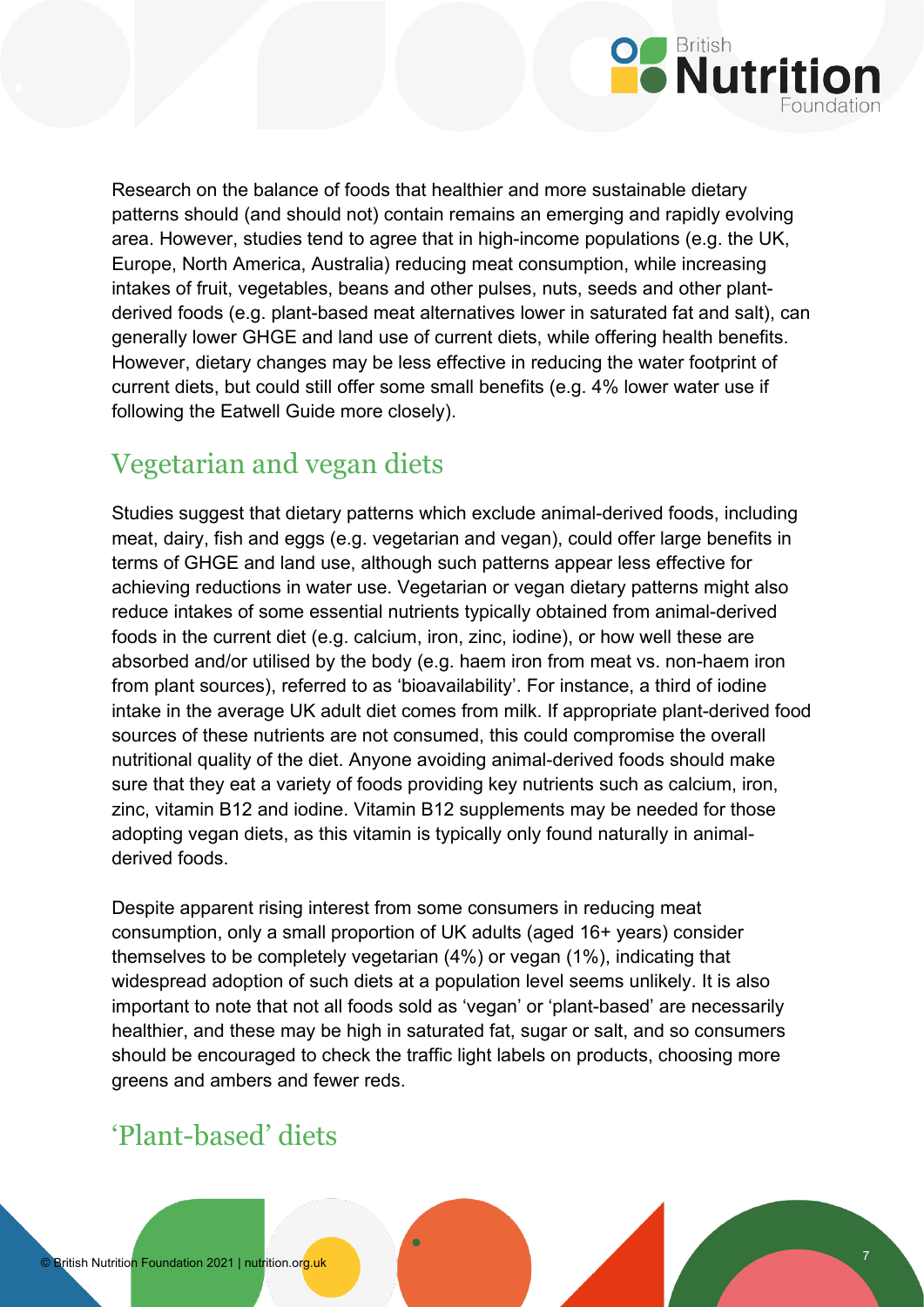

The concept of 'plant-based' diets has gained popularity in the last few years, although the term is not well-defined and appears to have created confusion among the public. Although the UK's Eatwell Guide (and dietary guidance in many other countries) already includes advice to consume a diet that is predominantly 'plantbased' (e.g. mainly based on fruit, vegetables, starchy carbohydrate foods, pulses, nuts and seeds), the term appears to have become specifically associated with a vegetarian or vegan diet. For example, a nationally representative survey conducted on behalf of the British Nutrition Foundation (November 2020), found that 61% of UK adults thought that a 'plant-based' diet meant consuming a vegetarian (20%) or vegan (41%) diet. The same proportion (61%) also said they were unlikely to follow such a dietary pattern. These survey findings suggest a misunderstanding of what is meant when talking about 'plant-based' diets, which may be deterring people from acting on advice to eat more healthily.

Encouraging more moderate shifts in the proportion of animal- to plant-derived foods in the diet, to align more closely with existing national food-based dietary guidelines (FBDGs), is more likely to encourage people to select a diet that is nutritionally adequate, culturally acceptable and which can offer benefits for health and the environment. For example, a recent global study of FBDGs across 85 countries indicated that adherence to national recommendations in Europe and North America would reduce GHGE, as well as land, water, nitrogen and phosphorus use associated with current diets. Although this study highlighted that current FBDGs might not be sufficient to achieve global environmental targets (e.g. for restricting global warming to 1.5 °C in line with the Paris Agreement), there is the potential to update dietary guidelines to include environmental sustainability considerations. One such example is the recently updated **[Danish dietary guidelines](http://www.fao.org/nutrition/education/food-dietary-guidelines/regions/countries/denmark/en/)** (published January 2021), which now provide advice on how to achieve a 'healthy and climatefriendly' diet, including recommendations to eat more vegetables, to choose legumes and fish, vegetable oils, low-fat dairy products and eat less meat. Therefore, while there is scope to improve the sustainability of FBDGs, promoting closer adherence to existing recommendations appears to be a sensible 'direction of travel' for improving the sustainability of current diets, until research findings allow for recommendations to be made with greater certainty.

#### <span id="page-7-0"></span>The EAT-Lancet universal healthy reference diet

A **report from the [EAT-Lancet Commission](https://www.thelancet.com/journals/lancet/article/PIIS0140-6736(18)31788-4/fulltext)** (published in January 2019) stressed that food systems have the potential to support both human and planetary health, but concluded that they are currently threatening both. Achieving healthy diets from sustainable food systems for everyone will require substantial shifts towards healthier dietary patterns, large reductions in food losses and waste, and major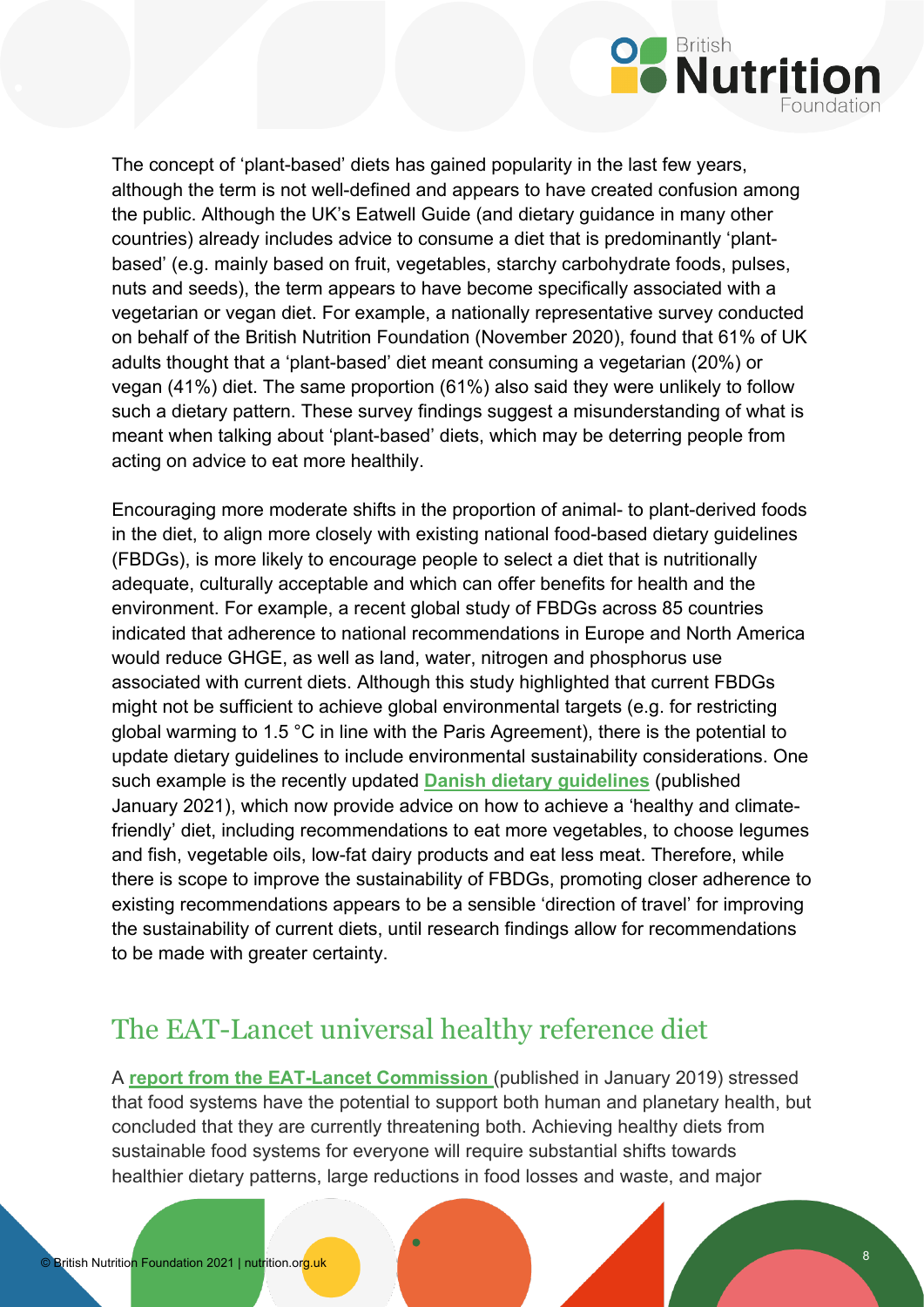

improvements in the efficiency of food production. The report also called for rapid implementation of strategies to mitigate GHGE associated with agriculture and a fundamental shift in production priorities.

The Commission proposed a 'universal healthy reference diet' (see table below), based on a review of the existing literature on diet-disease relationships, which included suggested amounts (and ranges) for food groups that together represent a dietary pattern considered beneficial from both human health and environmental sustainability perspectives. The reference diet was intended as a framework to signal the required direction of travel for transforming global food systems and was designed to allow flexible global adoption across regions and countries. While not intended as a prescriptive diet to be followed by individuals, the universal diet has generated criticism from some authors regarding its feasibility as a dietary pattern to adopt at a global level.

Large gaps between current global dietary patterns and the suggested food group amounts in the reference diet have been identified, including currently low consumption (compared to suggested intakes) for fruits, non-starchy vegetables, beans and legumes, nuts and seeds, while consumption of red meat and sugars exceeds the maximum amounts in the reference diet. Meeting the recommended intake for nuts (50 g/day for peanuts and 'treenuts') could be especially difficult, as it is estimated that current global average intake is only around 3 g/day. Significant increases in global production of nuts could also have serious implications for water scarcity, as nuts are typically water-intensive crops often produced under conditions of blue water stress. It has also been suggested that the cost of adopting the reference diet (a global median of US\$ 2.84 per day) may exceed the per capita household income for at least 1.58 billion people (mostly in sub-Saharan Africa and south Asia), mainly due to the cost of fruit and vegetables (31% of the cost), legumes and nuts (19%), meat, eggs and fish (15%) and dairy products (13%).

These analyses of the EAT-Lancet reference diet have highlighted some of the potential challenges in making global recommendations for healthier and more sustainable diets, including the importance of considering existing consumption patterns within specific countries, and whether changes are feasible and affordable for all.

**Food group amounts (and ranges) suggested in the EAT-Lancet 'universal healthy reference diet'.** (Source: Willett et al (2019) *The Lancet* **393:** 447-492)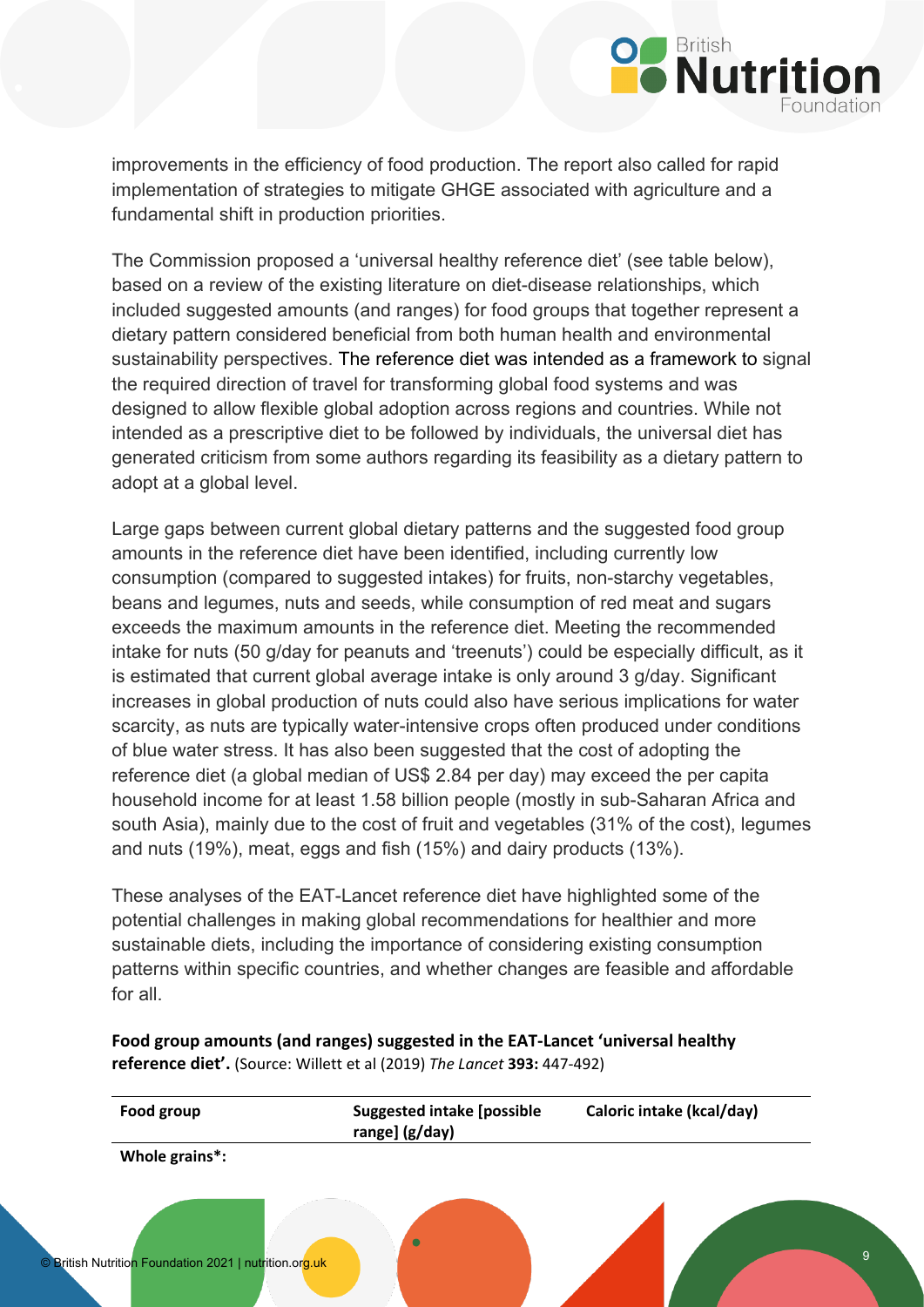

| Rice, wheat, corn and othert  | 232 (total gains 0-60% of<br>energy) | 811 |
|-------------------------------|--------------------------------------|-----|
| Tubers or starchy vegetables: |                                      |     |
| Potatoes and cassava          | $50(0 - 100)$                        | 39  |
| <b>Vegetables:</b>            |                                      |     |
| All vegetables                | 300 (200-600)                        |     |
| Dark green vegetables         | 100                                  | 23  |
| Red and orange vegetables     | 100                                  | 30  |
| Other vegetables              | 100                                  | 25  |
| Fruits:                       |                                      |     |
| All fruit                     | 200 (100-300)                        | 126 |
| <b>Dairy foods:</b>           |                                      |     |
| Whole milk or derivative      | 250 (0-500)                          | 153 |
| equivalents (e.g. cheese)     |                                      |     |
| <b>Protein sources‡:</b>      |                                      |     |
| <b>Beef and lamb</b>          | $7(0-14)$                            | 15  |
| Pork                          | $7(0-14)$                            | 15  |
| Chicken and other poultry     | $29(0 - 58)$                         | 62  |
| Eggs                          | $13(0 - 25)$                         | 19  |
| Fish§                         | 28 (0-100)                           | 40  |
| Legumes:                      |                                      |     |
| Dry beans, lentils, and peas* | $50(0 - 100)$                        | 172 |
| Soy foods                     | $25(0 - 50)$                         | 112 |
| Peanuts                       | $25(0 - 75)$                         | 142 |
| <b>Treenuts</b>               | 25                                   | 149 |
| <b>Added fats:</b>            |                                      |     |
| Palm oil                      | $6.8(0 - 6.8)$                       | 60  |
| Unsaturated oils¶             | 40 (20-80)                           | 354 |
| Dairy fats (included in milk) | 0                                    | 0   |
| Lard or tallow                | $5(0-5)$                             | 36  |
| <b>Added sugars:</b>          |                                      |     |
| All sweeteners                | $31(0 - 31)$                         | 120 |

*\*Wheat, rice, dry beans, and lentils are dry, raw; †Mix and amount of grains can vary to maintain isocaloric intake; ‡Beef and lamb are exchangeable with pork and vice versa. Chicken and other poultry is exchangeable with eggs, fish, or plant protein sources. Legumes, peanuts, tree nuts, seeds, and soy are interchangeable. §Seafood consist of fish and shellfish (e.g. mussels and shrimps) and originate from both capture and from farming. Although seafood is a highly diverse group that contains both animals and plants, the focus of the report was solely on animals; ¶Unsaturated oils are 20% each of olive, soybean, rapeseed, sunflower, and peanut oil;* ǁ*Some lard or tallow are optional in instances when pigs or cattle are consumed.*

<span id="page-9-0"></span>What is the role of meat and dairy in more sustainable dietary patterns?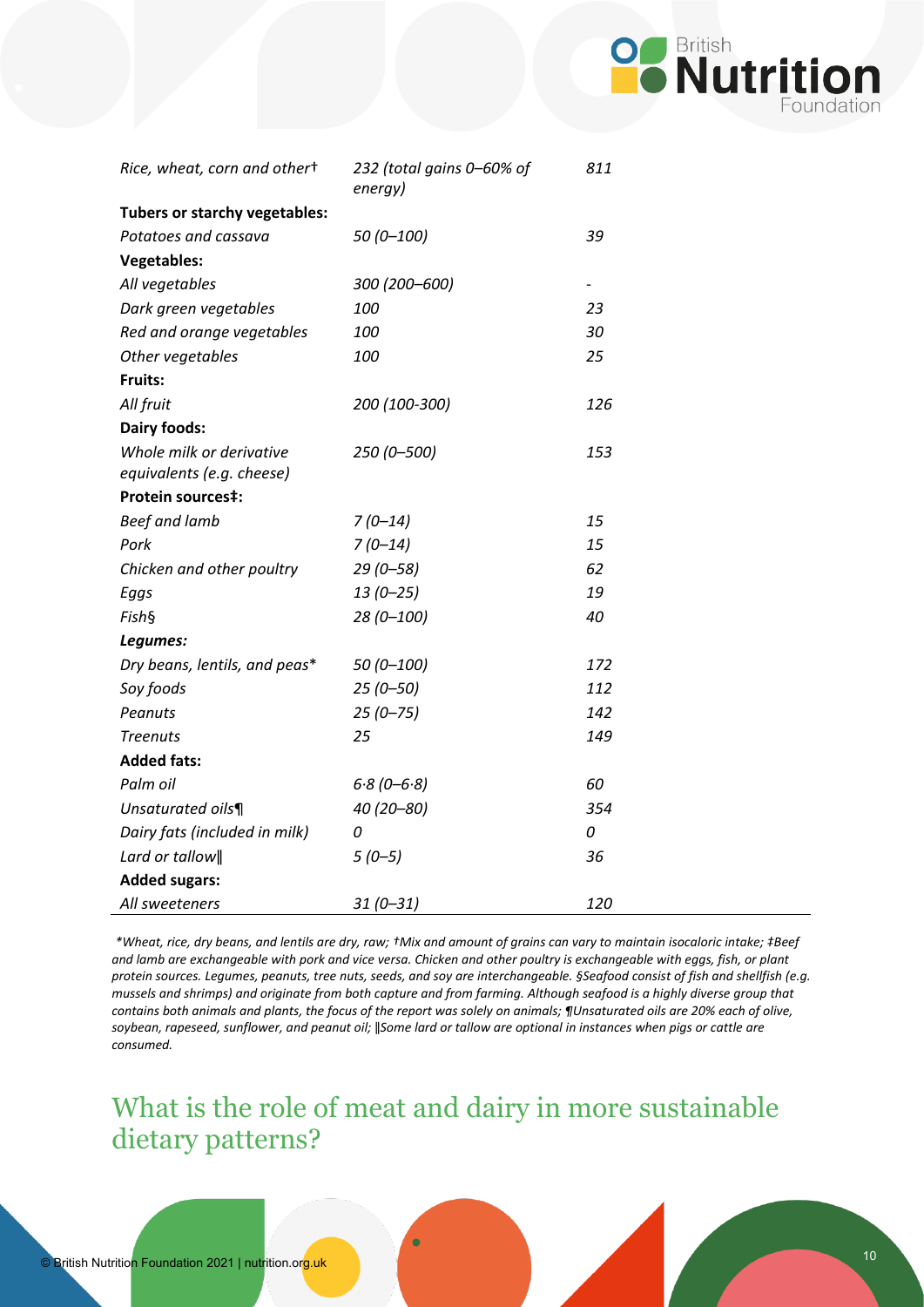

Reducing consumption of meat and dairy foods has attracted much attention in the last few years as a key area in which the environmental impact of our current diets can be reduced. The UK's Committee on Climate Change has recommended consumption of meat and dairy foods is reduced by 20% by 2030 (with greater reductions of up to 35% by 2050) to help meet the UK's commitment to achieving 'Net Zero' emissions by 2050. Other organisations have also recommended reducing meat and dairy intake, including the Eating Better alliance, a charity partnered with over 60 'civil society' organisations, working to stimulate a 50% reduction in meat and dairy consumption in the UK by 2030, alongside a transition to 'better meat and dairy as standard' (see **<https://www.eating-better.org/>**). However, the detail provided about the basis for setting these various targets is variable.

It is generally agreed that meat and dairy products are associated with more GHGE and land use than other foods. Global livestock production (for meat and milk) accounts for 14.5% of total GHGE, according to FAO. In particular, meat from ruminants (cattle and sheep) has a higher environmental impact than chicken and pork, due to methane production by ruminant animals during their digestive process, which accounts for 44% of all livestock emissions.

However, environmental impacts can vary substantially according to the type of farming practices used. For instance, a kilogram of beef produced by the 10% of least efficient producers globally requires 50-times more land, and is associated with 12-times more GHGE, than for a kilogram of beef from the 10% of most efficient producers. This highlights the importance of using locally relevant figures where possible, rather than global averages, when discussing the environmental impact of meat and dairy, as well as other food types. In the UK, greenhouse gas emissions from livestock (cattle, sheep, pigs and poultry) account for 6.0% of total 'territorial' emissions, which is lower than an EU-wide estimate of 9.1%. In addition, changes to agricultural practices over time, including altering the diet of animals, looks promising as a means to mitigate some of these environmental effects.

Research shows that dietary patterns that restrict the consumption of animal products, as well as encourage substitution of some ruminant meat by monogastric sources of meat (chickens and pigs), can decrease diet-related GHGE, land use and, in some cases, water use, relative to current dietary habits in high income countries. Data from over 55,000 individuals living in the UK indicated that consuming <50 g/day of meat, compared to >100 g/day, was associated with 35% less GHGE. Those following a vegetarian (47% less emissions) or vegan diet (60% less emissions) diet had even lower diet-related emissions. However, the choice of meat replacement foods is crucial, and the nutritional adequacy of diets must be considered.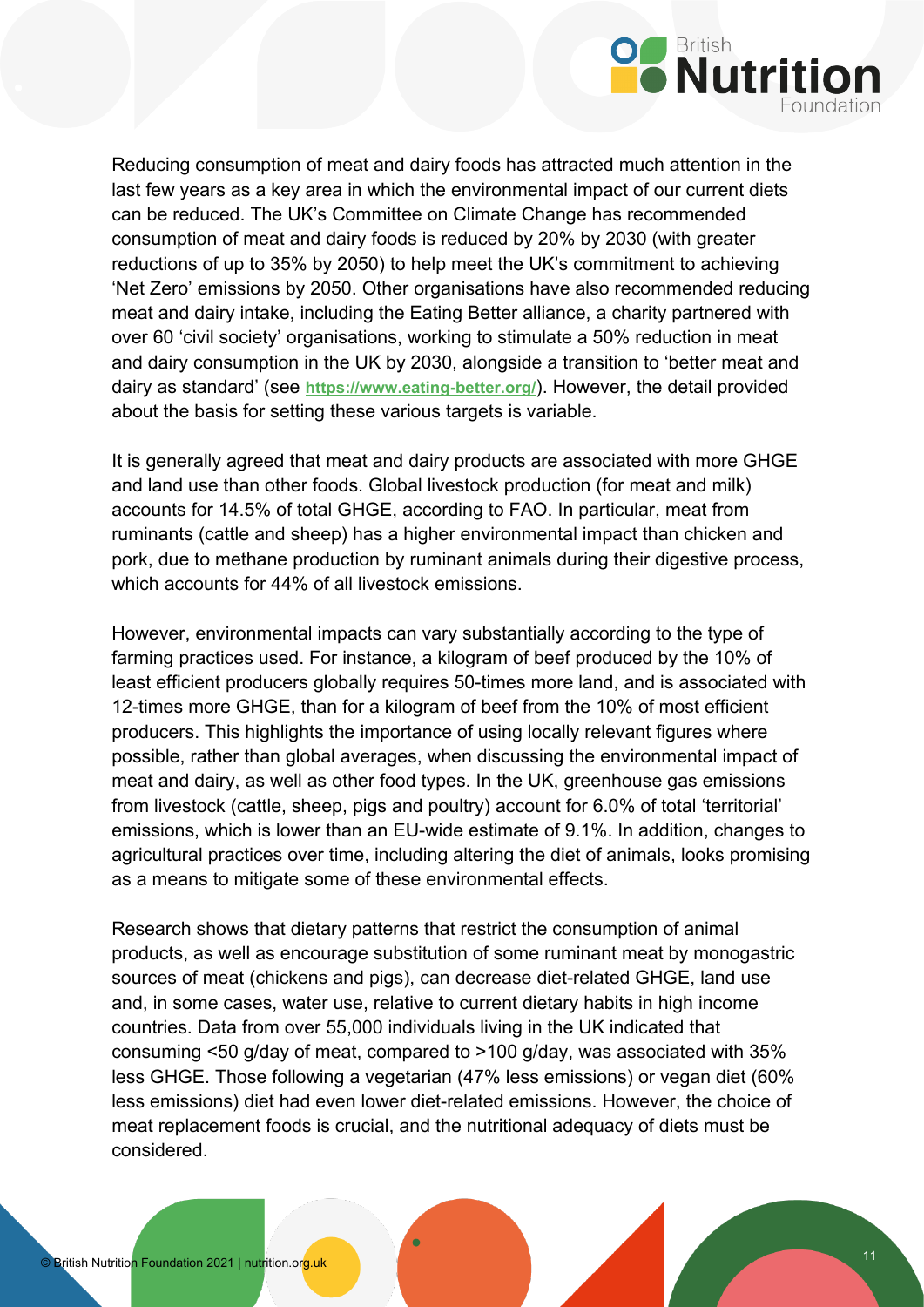

Although meat and dairy products may score relatively poorly in terms of their environmental impact, it is important that the nutritional contribution made by these foods is considered. This may be the case particularly for dairy foods (especially milk and yogurt), which have a high nutrient density relative to their intermediate environmental impact. While research findings tend to suggest a reduction in meat consumption is needed to achieve a more sustainable dietary pattern (in high income countries in particular), results are less consistent for dairy foods, likely due to the nutritional contribution of these foods. For example, dairy foods contribute a significant proportion to current intakes of calcium (34%) and iodine (32%) of UK adults. Meat is also an important contributor to dietary intakes of iron (19%), zinc (31%) and selenium (29%) among adults, while oily fish is a rich dietary source of long chain omega-3 fatty acids and vitamin D. It is therefore important to consider the potential nutritional and health implications of dietary changes toward lower meat and/or dairy consumption, alongside effects on the environment.

Overall, research indicates that dietary patterns that give consideration to the environment, nutrition, health, cost and cultural acceptability, do not have to exclude animal-based foods entirely to be both healthier and more sustainable, and that it is possible to incorporate some meat and dairy foods while having a lower environmental impact.

### <span id="page-11-0"></span>What about organic farming?

Whether organic agriculture is more sustainable than conventional farming techniques remains controversial. While organic farming may perform better across some domains of sustainability, such as animal welfare and low pesticide use, global analyses estimate that yields may be between 5% to 34% lower than with conventional methods, depending on the type of crop grown and the local conditions. This has led many to question the feasibility of the widespread adoption of organic methods. It has been estimated that if all food production in England and Wales were shifted to 100% organic, this would reduce direct GHGE, but that overall net emissions would increase when accounting for higher overseas land use needed to compensate for shortfalls in domestic supply.

However, in economic terms, lower yields may be offset by the higher price consumers are willing to pay for organic products in developed nations, making organic production systems more profitable for producers, irrespective of any ecosystem effects. Nonetheless, it has been suggested that organic agriculture may need to embrace emerging technologies and methods in order to improve its performance and reduce GHGE at the production stage. Overall, it is likely that a mixture of organic and other innovative farming systems will be necessary to feed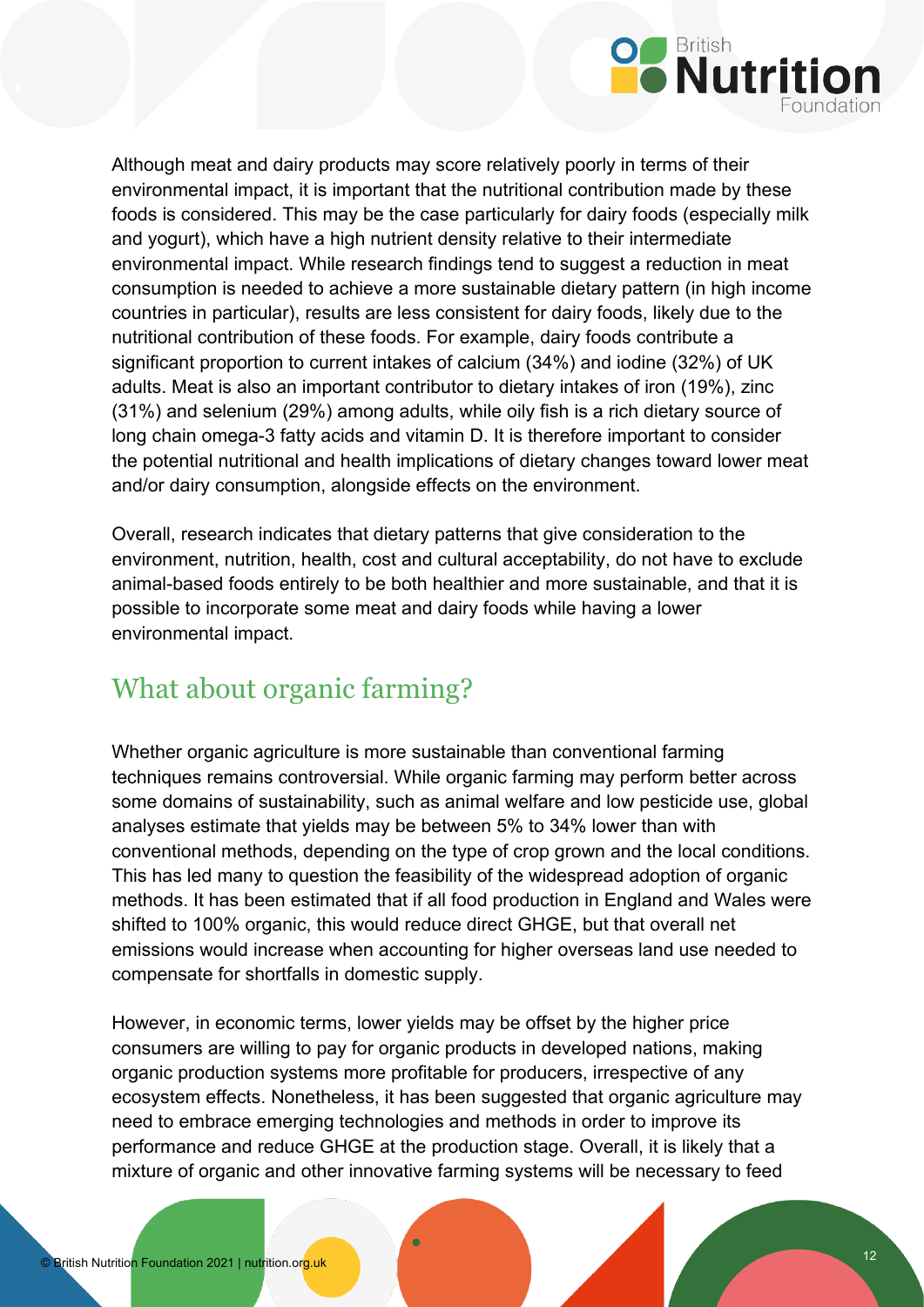

the global population, without compromising the health of the ecosystems upon which agriculture relies.

# Key References

- Afshin A, Sur PJ, Fay KA et al. (2019) Health effects of dietary risks in 195 countries, 1990– 2017: a systematic analysis for the Global Burden of Disease Study 2017. *The Lancet* **393**: 1958–72.
- Aleksandrowicz L, Green R, Joy EJM et al. (2016) The impacts of dietary change on greenhouse gas emissions, land use, water use, and health: a systematic review. PLoS ONE **11**: e0165797.
- Carbon Trust (2016). *The Eatwell Guide: a More Sustainable Diet*. **<https://www.carbontrust.com/resources/the-eatwell-guide-a-more-sustainable-diet>** (Accessed 02/06/2021)
- Clark MA, Domingo NGG, Colgan K et al. (2020) Global food system emissions could preclude achieving the 1.5° and 2°C climate change targets. *Science* **370**: 705-708.
- Cobiac L, Scarborough P, Kaur A et al. (2016). The Eatwell Guide: Modelling the Health Implications of Incorporating New Sugar and Fibre Guidelines. *PLoS ONE* **11**: e0167859.
- DBEIS (Department for Business, Energy & Industrial Strategy) (2020*) Final UK greenhouse gas emissions national statistics:1990 to 2018 (March 2020)*. Available at: **[https://www.gov.uk/government/statistics/final-uk-greenhouse-gas-emissions](https://www.gov.uk/government/statistics/final-uk-greenhouse-gas-emissions-national-statistics-1990-to-2018)[national-statistics-1990-to-2018](https://www.gov.uk/government/statistics/final-uk-greenhouse-gas-emissions-national-statistics-1990-to-2018)** (Accessed 02/06/2021)
- European Commission Joint Research Centre (2010) *Evaluation of the livestock sector's contribution to the EU greenhouse gas emissions (GGELS) – Final report*. Available at: **[https://www.fcrn.org.uk/sites/default/files/EU\\_Evaluation\\_of\\_Livestock's\\_contribut](https://www.fcrn.org.uk/sites/default/files/EU_Evaluation_of_Livestock%E2%80%99s_contribution_to_GHGs.pdf) [ion\\_to\\_GHGs.pdf](https://www.fcrn.org.uk/sites/default/files/EU_Evaluation_of_Livestock%E2%80%99s_contribution_to_GHGs.pdf)** (Accessed 02/06/2021)
- FAO, IFAD, UNICEF, WFP and WHO. 2018. *The State of Food Security and Nutrition in the World 2018. Building climate resilience for food security and nutrition*. Rome, FAO. **[http://www.fao.org/policy-support/tools-and-publications/resources](http://www.fao.org/policy-support/tools-and-publications/resources-details/en/c/1152267/)[details/en/c/1152267/](http://www.fao.org/policy-support/tools-and-publications/resources-details/en/c/1152267/)** (Accessed 02/06/2021)
- FAO. 2020. T*he State of World Fisheries and Aquaculture 2020: Sustainability in Action*. Rome. Available at: **<http://www.fao.org/documents/card/en/c/ca9229en/>** (Accessed 02/06/2021)
- Frankowska A, Jeswani HK & Azapagic A (2019) Environmental impacts of vegetables consumption in the UK. *Science of The Total Environment* **682**: 80-105.
- Garnett T. (2014) *What is a sustainable healthy diet? A discussion paper. Food Climate Research Network*. Available at: **[https://assets.publishing.service.gov.uk/media/57a089dfe5274a27b20002df/FCRN](https://assets.publishing.service.gov.uk/media/57a089dfe5274a27b20002df/FCRN-sustainable-healthy-diet.pdf)[sustainable-healthy-diet.pdf](https://assets.publishing.service.gov.uk/media/57a089dfe5274a27b20002df/FCRN-sustainable-healthy-diet.pdf)** (Accessed 02/06/2021)
- Kennedy E, Webb P, Block S et al. (2020) Transforming Food Systems: The Missing Pieces Needed to Make Them Work. *Current Developments in Nutrition* **5**: nzaa177.
- Mbow C, Rosenzweig C, Barioni LG et al. (2019) Food Security. In: Climate Change and Land: an IPCC special report on climate change, desertification, land degradation,